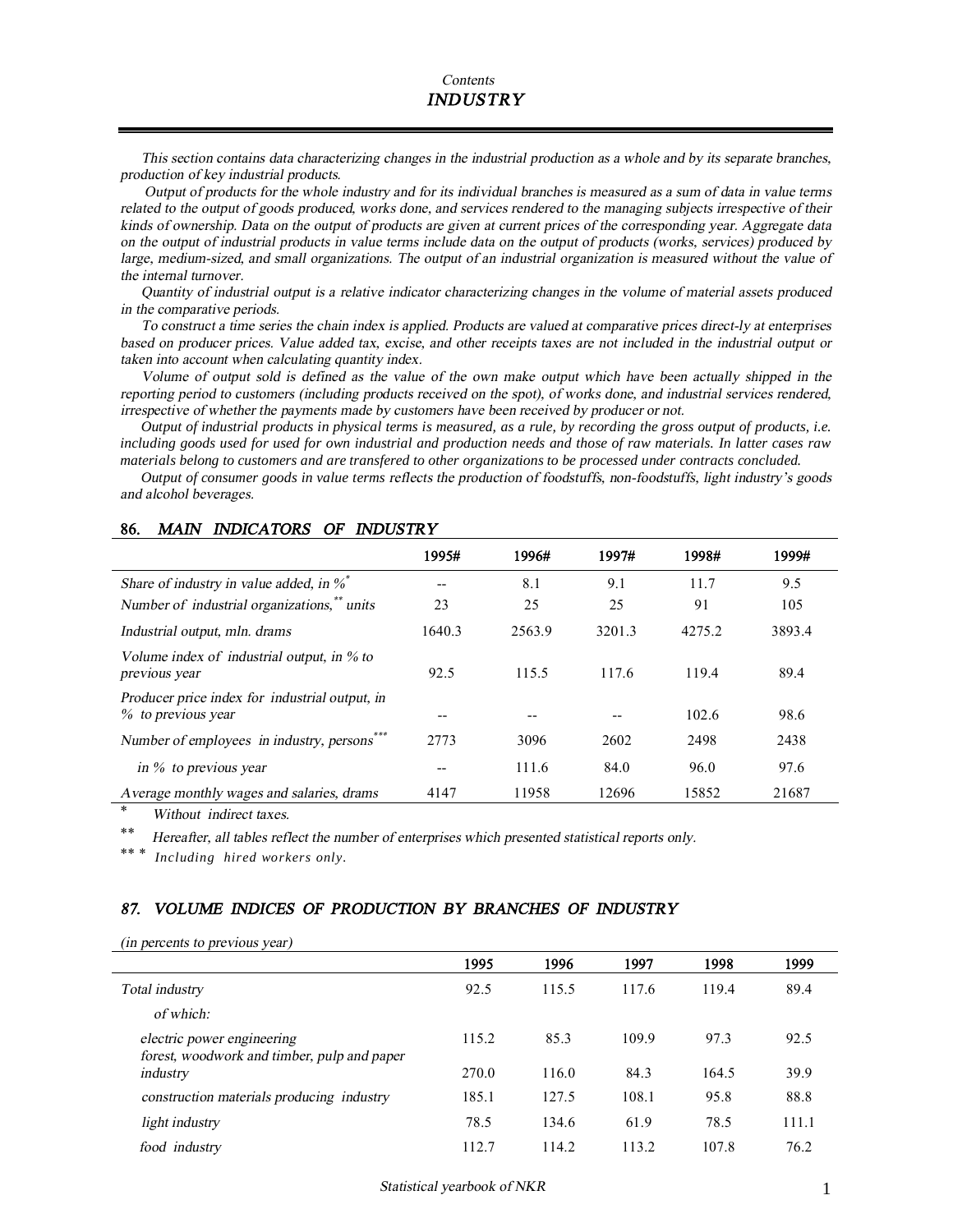|                                | Contents |       |      |       |       |
|--------------------------------|----------|-------|------|-------|-------|
| radioelectronic industry       | 151.7    | 59.6  | 35.1 | 186.5 | 25.2  |
| electrical technology industry | 194.8    | 120.7 | 95.3 | 95.5  | 70.0  |
| polygraphic industry           | 172.0    | 96.4  | 77.8 | 93.8  | 75.3  |
| other branches of industry     | 107.0    | 107.8 | 93.2 | 125.5 | 108.1 |

# *88. VOLUME INDICES OF PRODUCTION BY TYPES OF ECONOMIC ACTIVITY*

| (in percents of previous year) |
|--------------------------------|
|--------------------------------|

|                                                                                                                           | 1996  | 1997  | 1998  | 1999  |
|---------------------------------------------------------------------------------------------------------------------------|-------|-------|-------|-------|
| Total industry                                                                                                            | 115.5 | 117.6 | 119.4 | 89.4  |
| Agriculture, hunting ground and forestry                                                                                  | 135.2 | 57.1  | 130.3 | 67.7  |
| Manufacturing total                                                                                                       | 111.1 | 84.3  | 108.1 | 75.0  |
| manufacture of food products                                                                                              | 114.2 | 113.2 | 107.8 | 76.2  |
| manufacture of textiles<br>making of apparel, manufactu-ring and                                                          | 88.4  | 103.2 | 115.6 | 63.1  |
| dyeing of fur<br>manufacture of leather, products of leather                                                              | 106.3 | 35.9  | 20.9  | 67.1  |
| and manufacture of footwear<br>manufacture of wood and of products of                                                     | 165.2 | 53.1  | 66.7  | 196.8 |
| wood                                                                                                                      | 126.9 | 139.7 | 73.3  | 101.6 |
| publishing, polygraphic industry and repro-<br>duction of printing materials<br>manufacture of other non-metallic mineral | 96.4  | 77.8  | 93.8  | 78.3  |
| products                                                                                                                  | 126.1 | 83.0  | 107.6 | 102.6 |
| manufacture of fabricated metal products<br>out-off-categories production of electric                                     | 57.0  | 22.4  | 82.0  | 48.6  |
| machines and eguipment<br>manufacture of electrical machinery and                                                         |       |       | 74.9  | 52.8  |
| equipment<br>manufacture of radio, televi-sion and                                                                        | 120.3 | 102.2 | 93.4  | 72.4  |
| communication equipment and apparatus<br>manufacture of furniture, other industrial                                       | 59.8  | 35.1  | 186.5 | 25.2  |
| branches                                                                                                                  | 97.7  | 126.0 | 219.1 | 46.9  |
| Electric power, gas and water supply                                                                                      | 133.6 | 142.5 | 112.2 | 95.5  |

# **89. VOLUME OF INDUSTRIAL OUTPUT BY BRANCHES**

|                                           | 1995   | 1996   | 1997   | 1998   | 1999   |
|-------------------------------------------|--------|--------|--------|--------|--------|
| Total industry                            | 1640.3 | 2563.9 | 3201.3 | 4275.2 | 3893.4 |
| of which:                                 |        |        |        |        |        |
| electric power engineering                | 499.2  | 909.7  | 1173.1 | 1511.5 | 1470.2 |
| forest, woodwork and timber, pulp and     |        |        |        |        |        |
| paper industry                            | 74.9   | 154.1  | 130.4  | 291.0  | 121.0  |
| construction materials producing industry | 124.8  | 182.0  | 171.9  | 272.9  | 234.0  |
| light industry                            | 129.9  | 188.7  | 101.2  | 76.5   | 85.0   |
| food industry                             | 563.0  | 872.9  | 1376.8 | 1629.8 | 1505.0 |
| radioelectronic                           | 59.6   | 30.0   | 10.5   | 20.0   | 5.0    |
| electrical technology industry            | 61.9   | 81.5   | 77.7   | 74.2   | 57.2   |
| polygraphic industry                      | 50.3   | 48.5   | 37.7   | 70.4   | 43.2   |
| other branches                            | 76.7   | 96.4   | 121.9  | 329.0  | 372.7  |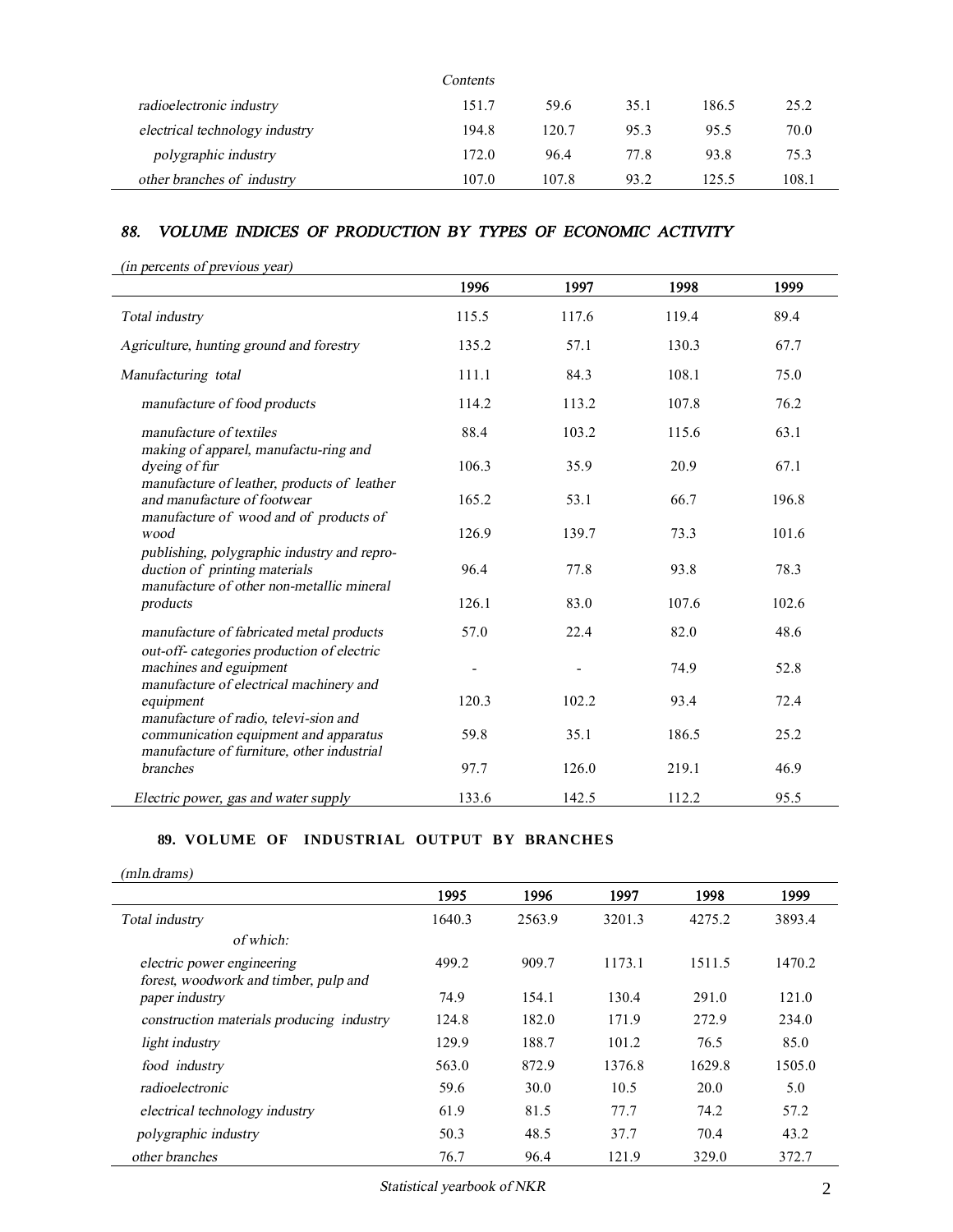#### *Contents*

# *90. VOLUME OF INDUSTRIAL OUTPUT BY TYPES OF ACTIVITY*

*(mln.drams)*

|                                          | 1995   | 1996   | 1997   | 1998   | 1999   |
|------------------------------------------|--------|--------|--------|--------|--------|
| Total industry                           | 1640.3 | 2563.9 | 3201.3 | 4275.2 | 3893.4 |
| Agriculture, hunting ground and forestry | 32.7   | 90.3   | 51.9   | 106.5  | 78.2   |
| Manufacturing                            | 1068.0 | 1491.6 | 1859.8 | 2371.6 | 2028.5 |
| Electric power, gas and water supply     | 539.6  | 981.9  | 1289.6 | 1797.1 | 1786.7 |

# *91. STRUCTURE OF INDUSTRIAL PRODUCTION BY BRANCHES*

|  | (in percents of total) |  |
|--|------------------------|--|
|--|------------------------|--|

|                                                                     | 1995  | 1996  | 1997  | 1998  | 1999  |
|---------------------------------------------------------------------|-------|-------|-------|-------|-------|
| Total industry<br>of which:                                         | 100.0 | 100.0 | 100.0 | 100.0 | 100.0 |
| electric power engineering<br>forest, woodwork and timber, pulp and | 30.4  | 35.5  | 36.6  | 35.4  | 37.8  |
| paper                                                               | 4.6   | 6.0   | 4.1   | 6.8   | 3.1   |
| cinstruction materials producing industry                           | 7.6   | 7.1   | 5.4   | 6.4   | 6.0   |
| light industry                                                      | 7.9   | 7.4   | 3.2   | 1.8   | 2.2   |
| food industry                                                       | 34.3  | 34.0  | 43.0  | 38.1  | 38.7  |
| radioelectronic                                                     | 3.6   | 1.2   | 0.3   | 0.5   | 0.1   |
| electrical technology                                               | 3.8   | 3.2   | 2.4   | 1.7   | 1.5   |
| polygraphic industry                                                | 3.1   | 1.9   | 1.2   | 1.6   | 1.1   |
| other branches                                                      | 4.7   | 3.8   | 3.8   | 7.7   | 9.6   |

## *92.STRUCTURE OF INDUSTRIAL PRODUCTION BY TYPES OF ACTIVITY*

*(in percents of total)*

|                                          | 1995  | 1996  | 1997  | 1998  | 1999  |
|------------------------------------------|-------|-------|-------|-------|-------|
| Total industry                           | 100.0 | 100.0 | 100.0 | 100.0 | 100.0 |
| Agriculture, hunting ground and forestry | 2.0   | 3.5   | 1.6   | 2.5   | 2.0   |
| Manufacturing                            | 65.1  | 58.2  | 58.1  | 55.5  | 52.1  |
| Electric power, gas and water supply     | 32.9  | 38.3  | 40.3  | 42.0  | 45.9  |

# **93.** *MANUFACTURE OF PRODUCTS IN PHYSICAL TERMS BY TYPES OF ACTIVITY*

|                                                                                       | 1995   | 1996    | 1997    | 1998    | 1999    |
|---------------------------------------------------------------------------------------|--------|---------|---------|---------|---------|
| Electric power engineering                                                            |        |         |         |         |         |
| electric power, mln. kwt-h<br>Forest, woodwork and timber, pulp and<br>paper industry | 82.0   | 59.1    | 83.0    | 65.5    | 82.8    |
| wood, $m^3$                                                                           | --     |         | 17039.0 | 16999.0 | 16000.0 |
| saw timber, $m3$                                                                      | 860.0  | 1341.0  | 1481.0  | 2430.0  | 5003.0  |
| furniture, mln. drams                                                                 | 37.4   | 59.7    | 76.2    | 172.2   | 43.9    |
| Building materials industry                                                           |        |         |         |         |         |
| decorative tiles of natural stone, $m2$                                               | 7717.0 | 17322.0 | 5317.5  | 2466.5  | 6003.0  |
| borders, linear m                                                                     | $- -$  |         | 19723.5 | 19030.0 | 13028.0 |
| lime, t                                                                               | 575.9  | 253.4   | 43.0    | 1099.0  | 514.0   |
| window frames, $m2$                                                                   | 1786.0 | 402.9   | 781.7   | 637.9   | 1029.2  |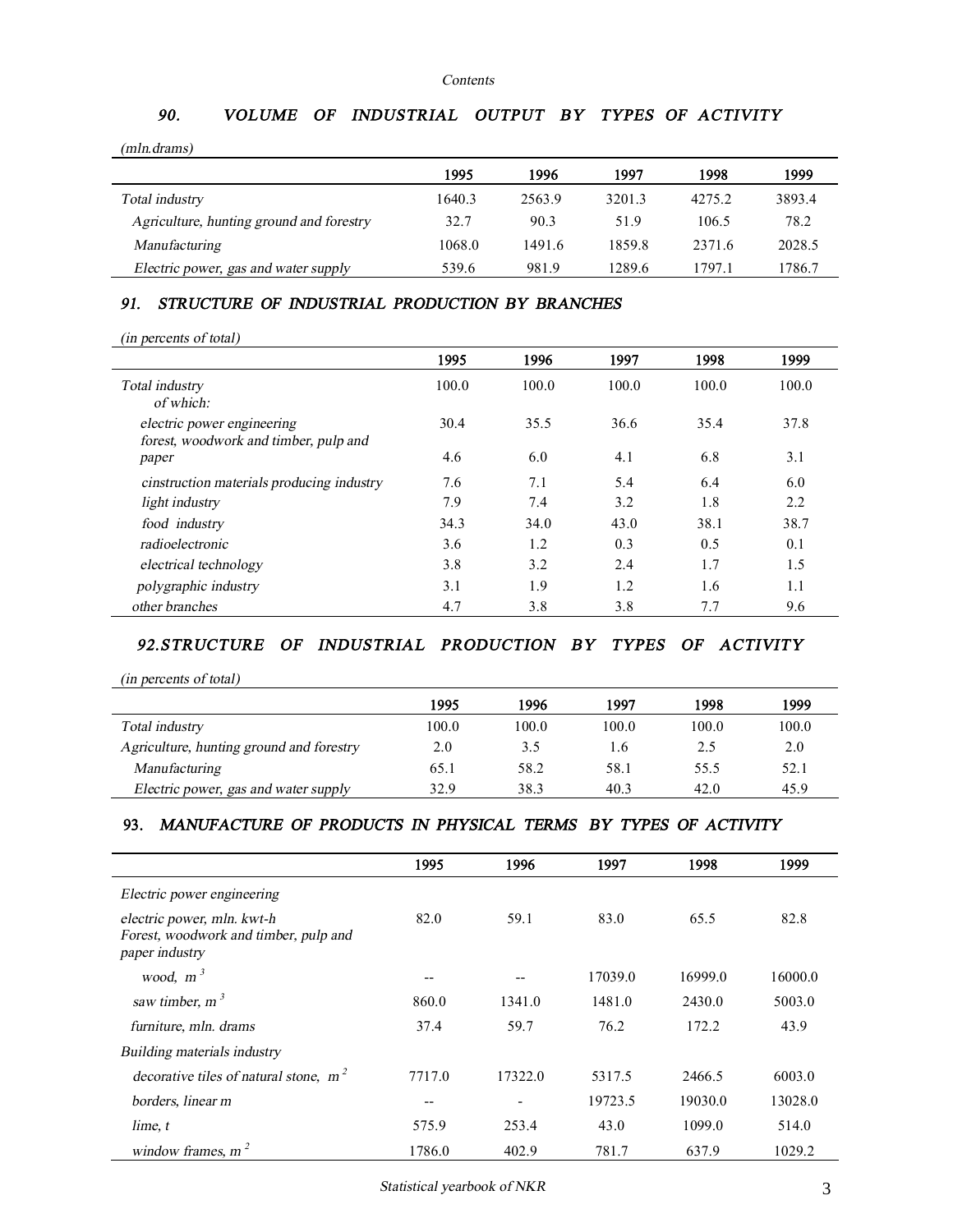| Contents                                            |        |        |        |        |        |
|-----------------------------------------------------|--------|--------|--------|--------|--------|
|                                                     | 1995   | 1996   | 1997   | 1998   | 1999   |
| Light industry                                      |        |        |        |        |        |
| carpets and carpet coverings, $m2$                  | 309.9  | 234.2  | 189.9  | 267.4  | 305.7  |
| raw fabric, linear m                                | 130.9  | 58.5   | 80.4   | 67.8   | 24.8   |
| sewed goods, mln. drams                             | 28.6   | 20.5   | 18.1   | 5.8    | 2.5    |
| footwear, thsd. pairs                               | 84.6   | 31.0   | 51.6   | 27.3   | 7.0    |
| Food industry                                       |        |        |        |        |        |
| meat, t                                             | 278.6  | 392.4  | 260.8  | 88.0   | 76.4   |
| wholemilk dairy products (in milk<br>equivalent), t | 95.8   | 43.2   | 184.0  | 126.3  | 114.5  |
| cheese, t                                           | 43.6   | 11.9   | 14.9   | 15.0   | 5.5    |
| bread and bakery products, t                        | 1913.3 | 2238.4 | 2621.2 | 3069.4 | 4644.9 |
| vodka, thsd. dal                                    | 22.7   | 13.3   | 26.8   | 8.6    | 2.4    |
| brandy (cognac), thsd. dal                          | 7.0    | 7.8    | 9.2    | 21.5   | 4.4    |
| grape wine, thsd. dal                               | 19.6   | 25.5   | 22.1   | 9.5    | 12.4   |
| peasant butter, t                                   | 11.1   | 6.6    | 5.0    | 2.4    | 2.7    |
| Electrical engineering industry                     |        |        |        |        |        |
| fixtures. thsd. pieces                              | 18.3   | 29.3   | 14.8   | 9.4    | 4.4    |
| cultural and household goods, mln.<br>drams         | 32.2   | 59.0   | 90.6   | 191.5  | 60.4   |
| condensators, thsd. pieces                          | 3915.4 | 508.3  | 108.2  | 189.7  |        |

## **94.** *VOLUME OF PRODUCTION (WORK, SERVICES) AT CURRENT PRICES BY REGIONS*

#### *(mln. drams)*

|             | 1996   | 1997   | 1998   | 1999   |
|-------------|--------|--------|--------|--------|
| Total       | 2563.9 | 3201.3 | 4275.2 | 3893.4 |
| Stepanakert | 2024.0 | 2458.4 | 3286.0 | 2879.4 |
| Askeran     | 210.6  | 250.6  | 376.1  | 323.5  |
| Hadrout     | 52.1   | 79.8   | 110.6  | 128.3  |
| Martakert   | 135.8  | 183.2  | 195.5  | 207.7  |
| Martouni    | 102.2  | 166.1  | 247.0  | 217.1  |
| Shoushi     | 39.2   | 63.2   | 60.0   | 53.7   |
| Oashatagh   |        |        |        | 83.8   |

### **95.** *STRUCTURE OF INDUSTRIAL PRODUCTION BY REGIONS*

*(in percents of total)*

| $\mathbf{r}$ and $\mathbf{r}$ and $\mathbf{r}$ are $\mathbf{r}$ and $\mathbf{r}$ | 1996  | 1997  | 1998  | 1999  |
|----------------------------------------------------------------------------------|-------|-------|-------|-------|
| <b>Total</b>                                                                     | 100.0 | 100.0 | 100.0 | 100.0 |
| Stepanakert                                                                      | 78.9  | 76.8  | 76.9  | 74.0  |
| Askeran                                                                          | 8.2   | 7.8   | 8.8   | 8.3   |
| Hadrout                                                                          | 2.0   | 2.5   | 2.6   | 3.3   |
| Martakert                                                                        | 5.3   | 5.7   | 4.6   | 5.3   |
| Martouni                                                                         | 4.0   | 5.2   | 5.8   | 5.6   |
| Shoushi                                                                          | 1.5   | 2.0   | 1.4   | 1.4   |
| Qashatagh                                                                        | -     | -     |       | 2.2   |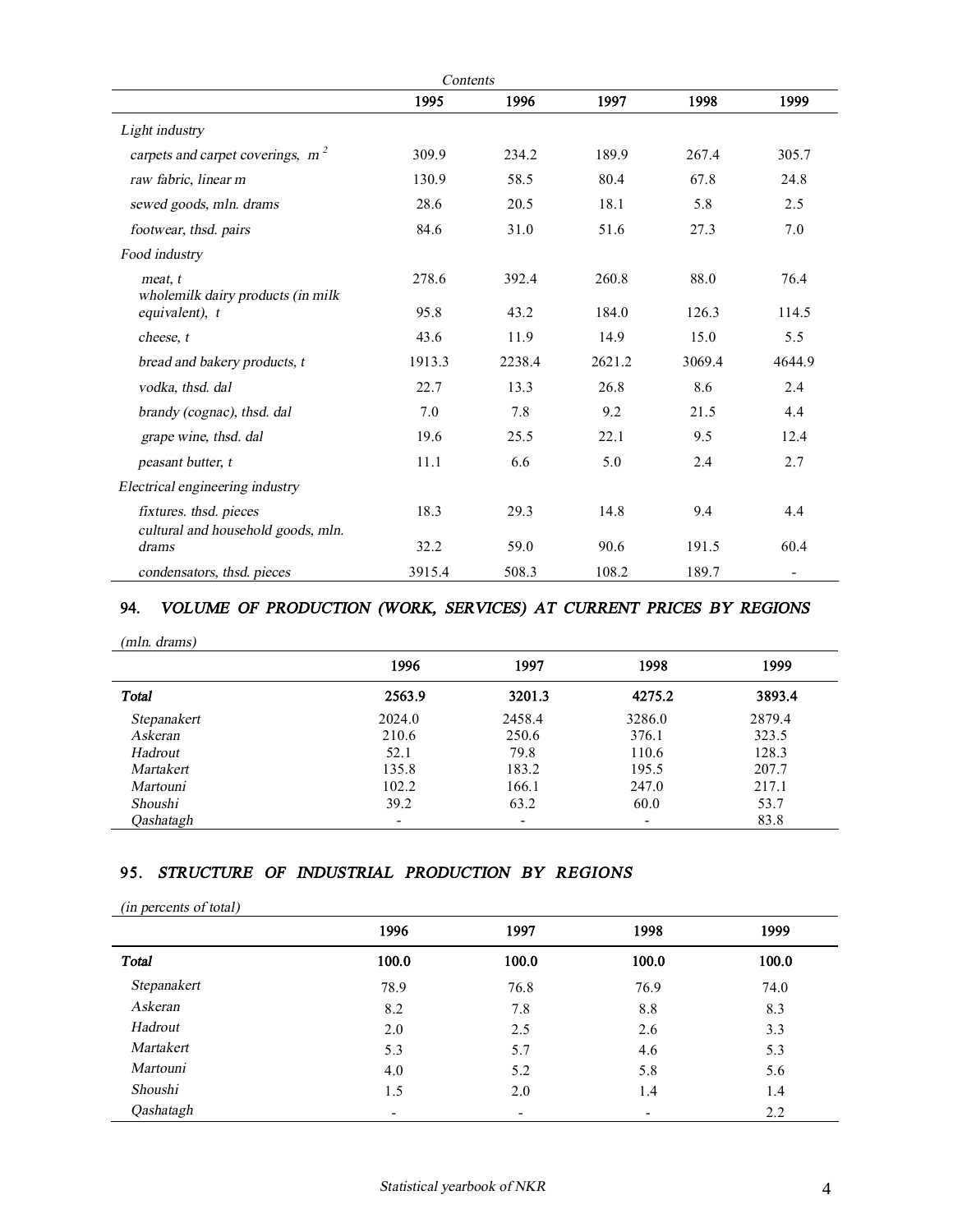#### *Contents*

## **96.** *VOLUME OF INDUSTRIAL OUTPUT BY REGIONS AND TYPES OF ECONOMIC ACTIVITY*

|             |                 |                                             | of which            |                                         |
|-------------|-----------------|---------------------------------------------|---------------------|-----------------------------------------|
|             | <b>Industry</b> | agriculture, hunting<br>ground and forestry | manufacturing total | electric power, gas<br>and water supply |
|             |                 | 1999 <sub>р</sub> .                         |                     |                                         |
| Total       | 3893.4          | 78.2                                        | 2028.5              | 1786.7                                  |
| Stepanakert | 2879.4          | 78.2                                        | 1822.7              | 978.5                                   |
| Askeran     | 323.5           | ۰                                           | 40.1                | 283.4                                   |
| Hadrout     | 128.3           | $\overline{\phantom{0}}$                    | 20.3                | 108.0                                   |
| Martakert   | 207.7           |                                             | 10.9                | 196.8                                   |
| Martouni    | 217.1           |                                             | 36.0                | 181.1                                   |
| Shoushi     | 53.7            | -                                           | 14.8                | 38.9                                    |
| Oashatagh   | 83.7            |                                             | 83.7                |                                         |

 *(mln. drams)*

# **97***.MAIN INDICATORS OF ELECTRIC POWER ENGINEERING INDUSTRY PERFORMANCE*

|                                                                                | 1996  | 1997   | 1998         | 1999         |
|--------------------------------------------------------------------------------|-------|--------|--------------|--------------|
| Number of organizations, units                                                 | 6     | 6      | <sub>b</sub> | <sub>0</sub> |
| Volume of production, mln. drams<br>Volume index of industrial output, as % of | 909.7 | 1173.1 | 1511.5       | 1470.2       |
| previous year                                                                  | 85.3  | 109.9  | 97.3         | 92.5         |
| Number of employees, persons                                                   | 546   | 533    | 645          | 670          |
| in % of previous year                                                          | 171.2 | 97.6   | 121.0        | 103.9        |

# **98.** *ELECTRICITY BALANCE*

| (mln. kwt- hours) |
|-------------------|
|                   |

|                                    | 1995  | 1996  | 1997  | 1998  | 1999  |
|------------------------------------|-------|-------|-------|-------|-------|
| Electric power produced            | 82.0  | 59.1  | 83.0  | 65.5  | 82.8  |
| Imported electric power            | 62.9  | 120.2 | 115.5 | 119.3 | 89.2  |
| Exported electric power            | 2.0   | 0.3   | 1.0   | 0.9   | 5.1   |
| Total electric power consumed      | 142.9 | 179.0 | 197.4 | 183.9 | 166.9 |
| of which by:                       |       |       |       |       |       |
| industry                           | 6.7   | 7.5   | 7.5   | 21.1  | 10.2  |
| agriculture                        | 5.1   | 5.6   | 4.3   | 3.9   | 0.8   |
| population                         | 54.8  | 21.9  | 43.1  | 34.3  | 36.1  |
| other branches                     | 38.4  | 55.0  | 44.8  | 38.5  | 42.1  |
| losses in general-purpose networks | 37.9  | 89.1  | 97.7  | 86.1  | 77.7  |
| Electric power produced            | 57.4  | 33.0  | 42.0  | 35.6  | 49.6  |
| Imported electric power            | 44.0  | 67.1  | 58.5  | 64.9  | 53.4  |
| Exported electric power            | 1.4   | 0.2   | 0.5   | 0.5   | 3.1   |
| Total electric power consumed      | 100.0 | 100.0 | 100.0 | 100.0 | 100.0 |
| of which by:                       |       |       |       |       |       |
| industry                           | 4.7   | 4.2   | 3.8   | 11.5  | 6.1   |
| agriculture                        | 3.6   | 3.1   | 2.2   | 2.1   | 0.5   |
| population                         | 38.3  | 12.2  | 21.8  | 18.7  | 21.6  |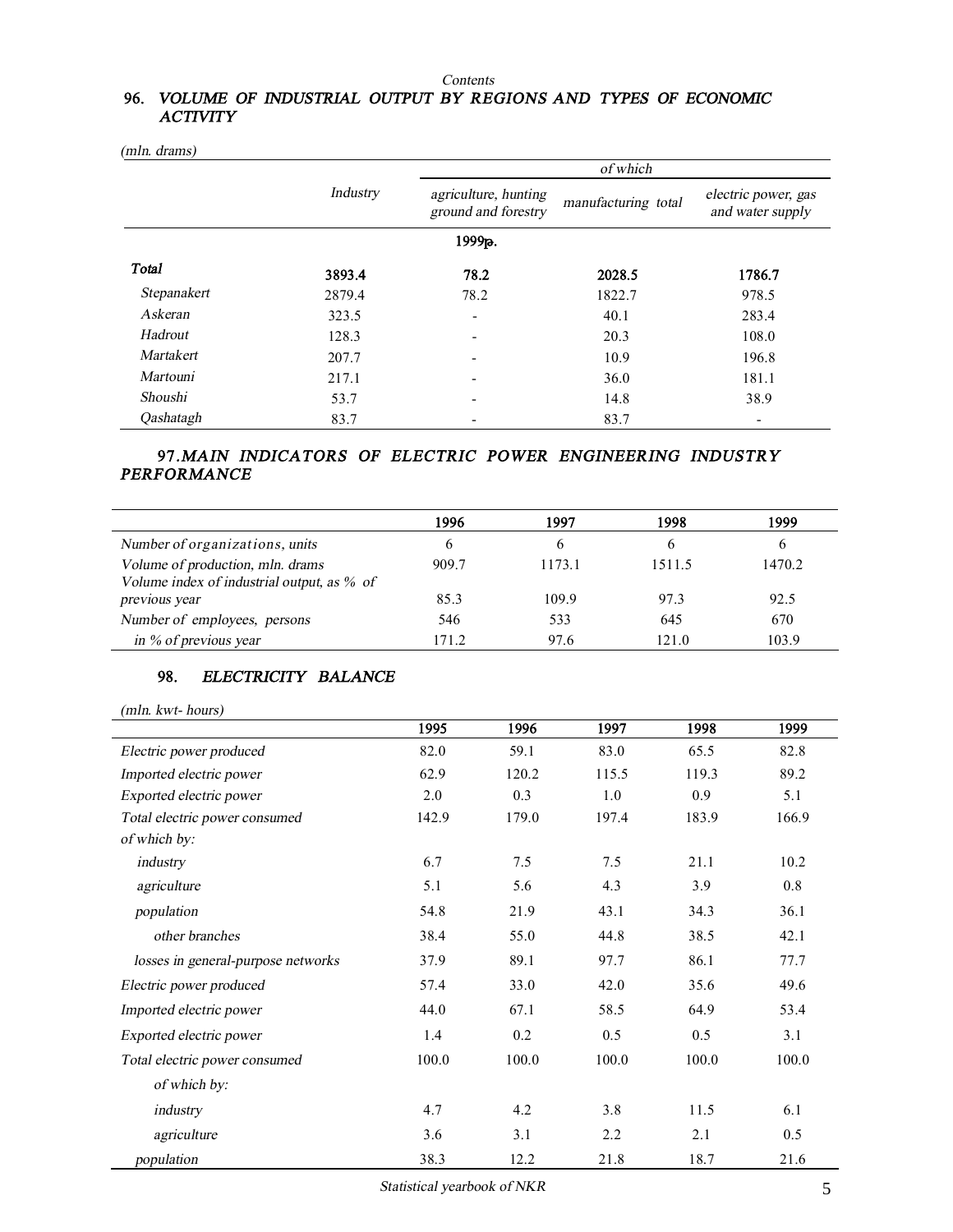| Contents                           |      |      |      |      |      |
|------------------------------------|------|------|------|------|------|
|                                    | 1995 | 1996 | 1997 | 1998 | 1999 |
| other branches                     | 26.9 | 30.7 | 22.7 | 20.9 | 25.2 |
| losses in general-purpose networks | 26.5 | 49.8 | 49.5 | 46.8 | 46.6 |

### *99. MAIN INDICATORS OF ELECTRICAL TECHNOLOGY INDUSTRY*

|                                                             | 1996  | 1997 | 1998 | 1999 |
|-------------------------------------------------------------|-------|------|------|------|
| Number of organizations, units                              |       |      |      | 4    |
| Volume of production,<br>mln. drams                         | 81.5  | 77.7 | 74.2 | 57.2 |
| Volume index of industrial output, as % of<br>previous year | 120.7 | 95.3 | 95.5 | 70.0 |
| Number of employees, persons                                | 188   | 152  | 135  | 123  |
| in % of previous year                                       | 76.4  | 80.9 | 88.8 | 91.1 |

### 100. MAIN INDICATORS OF THE WORK OF FOREST, WOODWORK AND TIMBER, PULP AND *PAPER INDUSTRY*

|                                                         | 1996  | 1997  | 1998  | 1999  |
|---------------------------------------------------------|-------|-------|-------|-------|
| Number of organizations, units<br>Volume of production, |       | 5     | 8     |       |
| mln. drams<br>Volume index of industrial output, as %   | 154.1 | 130.4 | 291.0 | 121.0 |
| of previous year                                        | 116.0 | 84.3  | 164.5 | 39.9  |
| Number of employees, persons                            | 298   | 246   | 249   | 249   |
| in $\%$ of previous year                                | 138.0 | 82.6  | 101.2 | 100.0 |

### 101. MAIN INDICATORS OF THE WORK OF CONSTRUCTION MATERIALS PRODUCING *INDUSTRY*

|                                                             | 1996  | 1997  | 1998  | 1999  |
|-------------------------------------------------------------|-------|-------|-------|-------|
| Number of organizations, units<br>Volume of production,     |       |       | 13    | 12    |
| mln. drams                                                  | 182.0 | 171.9 | 272.9 | 234.0 |
| Volume index of industrial output, as %<br>of previous year | 127.5 | 108.1 | 95.8  | 88.8  |
| Number of employees, persons                                | 225   | 192   | 199   | 207   |
| in % of previous year                                       | 120.3 | 85.3  | 103.6 | 104.0 |

# *102 . MAIN INDICATORS OF LIGHT INDUSTRY*

|                                                                                                    | 1996  | 1997  | 1998 | 1999  |
|----------------------------------------------------------------------------------------------------|-------|-------|------|-------|
| Number of organizations, units                                                                     |       |       | 8    | 8     |
| Volume of production,<br>mln. drams<br>Volume index of industrial output, as %<br>of previous year | 188.7 | 101.2 | 76.5 | 85.0  |
|                                                                                                    | 134.6 | 61.9  | 78.5 | 111.1 |
| Number of employees, persons                                                                       | 633   | 444   | 410  | 320   |
| in % of previous year                                                                              | 68.1  | 70.1  | 92.3 | 78.0  |